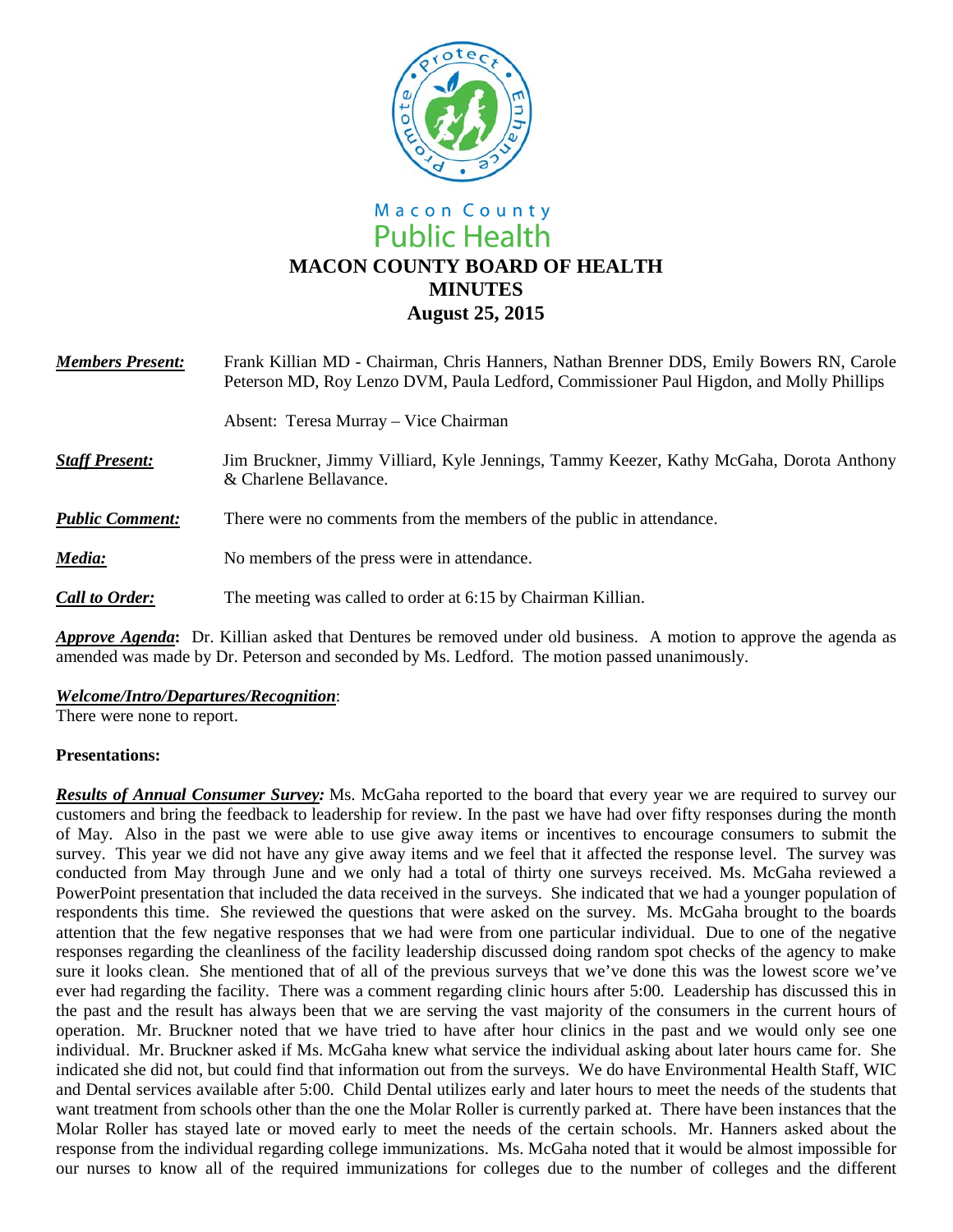requirements of those colleges. Overall there were many more positive responses than negative. Ms. McGaha noted that the WIC section will be piloting a QR code survey hoping that this entices their customers to complete the survey. Mr. Bruckner noted that the Environmental Health section also has its own survey.

*Approve Minutes of Previous Meeting:* Dr. Killian noted that the time for the meeting adjournment "7:20" and the word "by" was left off the original document. Ms. Bellavance has made that correction. A motion was made by Ms. Phillips and seconded by Dr. Peterson to approve the minutes of July 28, 2015 as amended. The motion passed unanimously.

# **Old Business**

*MCPH Reps on Committees*: Ms. Bellavance referred the members to the handout in their packets. She noted that this list includes any committee or board that employees and members of the board of health participate on. The review of this list is an annual requirement for accreditation. Ms. Bellavance asked the Board to review the list and let her know if there are committees or boards that they are members of that are not listed so she could get them added. Dr. Peterson noted that she is a member of the Zonta Club.

## **New Business**

*Flu Season Plan*: Mr. Villiard presented the Macon County Public Health Influenza Schedule for 2015. He reported that we are changing from the trivalent to the quadrivalent vaccine this year. It is recommended because the quadrivalent contains 2 strains of the A virus and 2 strains of the B virus and is supposed to offer more protection. We will again offer the High-Dose vaccine for adults over 65 years of age. All of the research shows it gives a better immune response to older people as their immune system weakens with age. The cost of the quadrivalent vaccine will be \$30 and \$50 for the High-Dose Vaccine. Each vaccine cost will be increased by \$5.00 due to the increase in the vaccine purchase cost. We have ordered 1,100 doses of the regular quadrivalent vaccine and 300 of the High-Dose. We will begin our kick off for the flu season by giving flu shots at the fair on Saturday, September 19<sup>th</sup>. A community wide clinic is also scheduled at Highlands Hospital on October  $1<sup>st</sup>$  from 1:00 to 4:00. We also have ten targeted flu clinics scheduled including community businesses. Ms. Phillips asked why we don't order more of the High-Dose vaccine since it is offers a better immune response in older people. Mr. Villiard noted that due to the higher cost of the High-Dose vaccine, we have to be cautious of the amount that we order so we are not left with a lot at the end of the flu season.

*Billing and Collection Policies and Fee Schedules*: Ms. Keezer referred the Board Members to their meeting folders and the handouts for the billing and collections policies and fee schedule discussion. She suggested that if the Board preferred to hold off on a vote until they have had a chance to review the entire document that would be fine. Ms. Keezer noted that the changes in the document were highlighted and that some are just clean-up of the document to be consistent with our policy documents. Dr. Peterson asked why we are no longer calling them patients, clients, etc. Ms. McGaha noted that a decision was made to use a term consumer since it covered all the different types of people seeking services from the department and so it would be a consistent term in all policies. Ms. Keezer noted that we have added sections on Employee and Family Health and Primary Care since these are now services that we provide. Another change was in connection to the reinstatement of bad debt. Our State Administrative Consultant went over this document a couple of weeks ago and made suggestions that we have incorporated.

Mr. Hanners asked if Attorney Jones had reviewed this document. Mr. Bruckner noted that he sees it at the Commissioner's meeting and that he has reviewed the document in the past. Ms. Phillips asked about the age range for the primary care patients. Mr. Bruckner noted that we are currently just trying to fill a gap. We are trying to catch a population that is being missed and this is the population that we are targeting.

Ms. Keezer noted the only change to the fee schedule is the change in the charge for the flu vaccine. She stated we are currently charging \$11.00 for the vaccine and \$14.00 for the administration for a total of \$25 for the regular flu shot. We are proposing that the charge for the CPT codes 90685, 86, 87 & 88 for the quadrivalent flu vaccine be increased to \$16.00 which will make the total charge \$30.

Mr. Bruckner asked that if they did not vote on the entire Billing and Collection Policies and Fee Schedules document that they at least vote to approve the new fees for the flu shots. Dr. Lenzo asked if the charge for these flu shots were mostly for self-pay patients or subsidized by the County. Mr. Bruckner stated that none of the flu vaccine is subsidized by the County. He also noted that we do not make money on the flu vaccine, that we just cover our costs. We have been able to absorb small increase in the cost of vaccine over the past few years, but the change to Quadra-valiant vaccine has increased the cost significantly and we are no longer able to absorb the increase.